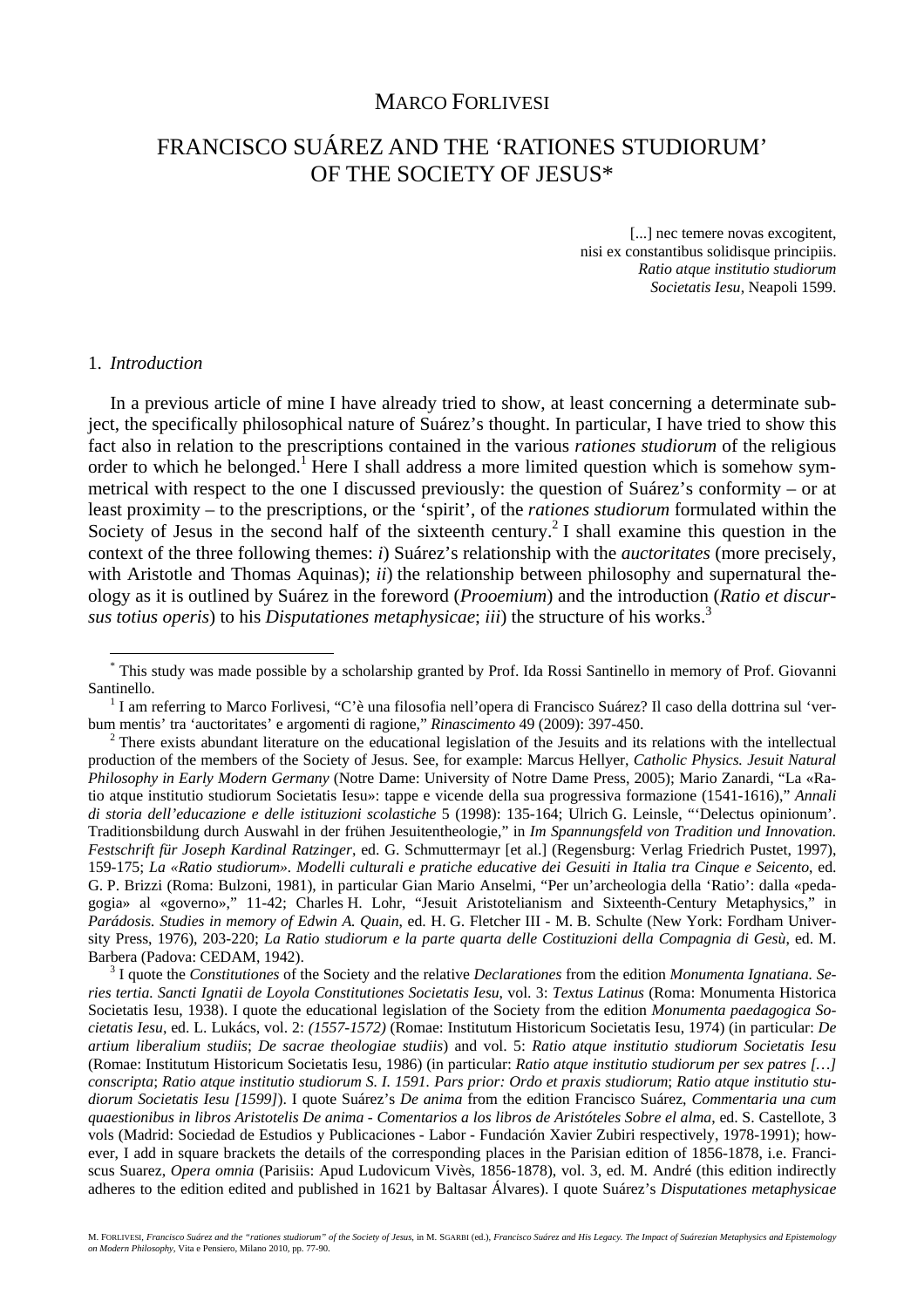## 2. *The educational legislation of the Society and Suárez's relationship with Aristotle and Thomas Aquinas*

In the fourth part of the *Constitutiones* of 1558 of the Society of Jesus, it is prescribed, briefly and clearly, that "In Theologia legetur vetus et novum Testamentum, et doctrina scholastica divi Thomae [...]."<sup>4</sup> Still, the clearness of this norm is merely apparent. Indeed, the meaning of the term '*legere*' lends itself to discussion (all the more so because it is not referred to a text but to a *doctrina*), and in fact the Jesuits debated about it. The later educational legislation of the Society alternates between two normative orientations: the tendency that confines the whole teaching activity concerning the theological field to the mere exposition of the letter of Aquinas's *Summa theologiae*; and the tendency that acknowledges the need to interpret the writings of the medieval Dominican and, in some cases, even to abandon his views. Both the *De sacrae theologiae studiis* (drawn up between approximately 1565 and 1572 but never sent to the provinces) and the draft of the *Ratio studiorum* divulged in 1586 prescribe that a professor of theology must, while teaching, explain the individual articles of Aquinas's *Summa* and that he must do it following the order of this work. The professor, as the two texts make clear, must not develop the subjects as distinct treatises. Nevertheless, immediately after this prescription, both texts add that, according to the special needs of the circumstances, this can be allowed. Further, the trial *Ratio* of 1586 provides that, regarding subjects such as the primacy of the Pope or the nature of the Church, the text written by Aquinas must be supplemented with addenda.

"Modus docendi scholasticam theologiam. Explicabuntur singulae quaestiones et singuli articuli eodem ordine, quo sunt dispositi a d. Thoma […]. Deinde <magister> moveat dubia et quaestiones, si quae occurrant dignae scitu; sed tamen non nisi quae ad illum articulum proprie pertineant […]. Non efficiet autem tractatus materiarum a seorsim; versabitur tantum in expositione diligenti articuli. Sicubi tamen ratione temporis aut loci videbitur excurrendum, poterit id facere, sumpta occasione articuli, quem tractat."5

"Regulariter non fiant tractatus, sed servetur ordo s. Thomae; nisi cum vel illius ordo obscurior distractiorve est, vel cum materia aliqua in compendium videtur redigenda, vel cum addendum est s. Thomae, ut de Ecclesia, de papa etc. Dummodo in iis singulis prius s. Thomae mens (quatenus haberi potest) exponatur, ut sit potius ordinata quaedam s. Thomae explicatio."6

The trial *Ratio* of 1586 is a particularly toilsome text. It begins with a laborious *Commentariolus* that addresses several problems: for example, which opinions are admissible and which opinions are not admissible; or else whether the supernatural theologian can or cannot discuss philosophical themes. In order to provide examples, some theological-supernatural questions are examined as well. Nevertheless, and what's more, the *Commentariolus* closes with the following statement:

"Illud vero non dissimulandum, ex locis s. Thomae obscurioribus longe plura primum fuisse hic exposita a patribus deputatis; qui tamen postea, multis recisis, pauca retinuere; tum ne horum multitudo videtur onerosa, tum quo minus de suo apponerent, magis integro s. Thoma relicto liberis ingeniorum exercitationibus."7

As concerns the normative part of the text, it determines first of all that professors of supernatural theology not only have to adhere to Thomas Aquinas's theses, but also have to show high esteem for his argumentations and advise their pupils to read his works frequently.

"Frequentem s. Thomae lectionem auditoribus suis professores commendant et ipsi praeeant exemplo, nec in accumulandis quaestionibus suis ita sint profusi, ut s. Thomae exponendo vix locus aliquis reliquus fiat. Dubitandum est enim, ne paulatim excidat nobis e manibus s. Thomas, cuius doctrinam tanti facit Ecclesia,

 $\mathcal{D}_{\alpha}$ 

from the Parisian edition of 1856-1878: Franciscus Suarez, *Opera omnia*, vol. 25-26, ed. C. Berton. I quote Suárez's *De Deo uno et trino* and *Opus de triplici virtute theologica fide, spe, et charitate* from the Parisian edition of 1856-1878: Franciscus Suarez, *Opera omnia*, vol. 1, ed. M. André, and vol. 12, ed. C. Berton, respectively.<br>
<sup>4</sup> Constitutiones Societatis Iesu, pars. 4, cap. 14, n. 1, 150.<br>
<sup>5</sup> De sacrae theologiae studiis, <nn. 5-6>, 268.<br>
<sup>6</sup> R

 $<sup>7</sup>$  Ibi, Commentariolus, 18-33.</sup>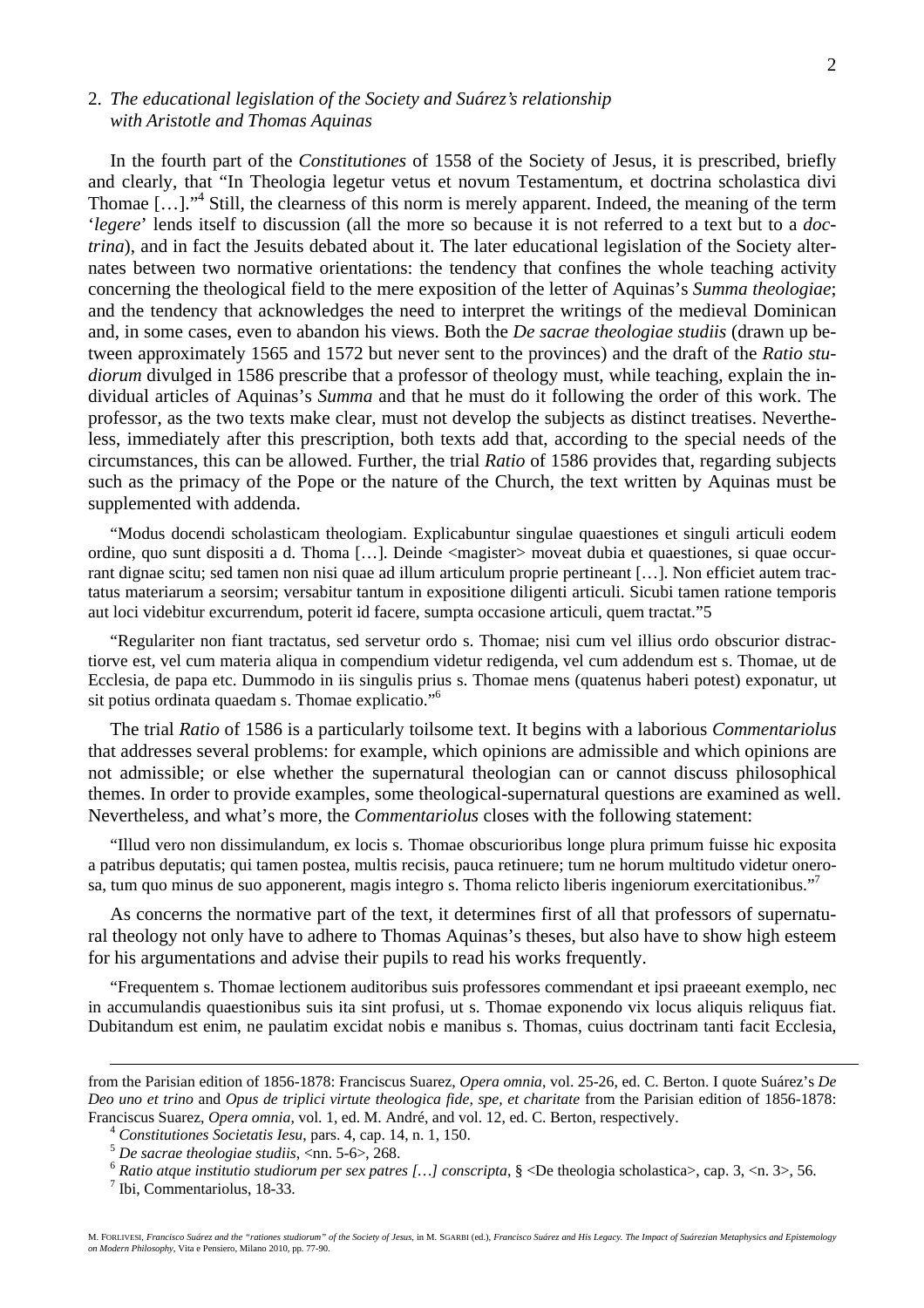quamque nostrae Constitutiones sequendam conscribunt, cum s. Thomas probe intellectus praebeat fundamenta ad tuendas omnes catholicas veritates. Quare parvi faciendae non sunt illius distinctiones et rationes, sed explicandae et aliunde muniendae, cum aliis in locis se ipsum explicet."<sup>8</sup>

Nevertheless, in a paragraph entitled '*De opinionum delectu in theologica facultate*,' the fidelity to Aquinas is considerably restricted. First of all it is made clear that there are some (few, it is stated) opinions of Aquinas that the members of the Society are not obliged to defend. Then there follows the list of these opinions: 17 relating to subjects which are discussed in the *prima pars* of the *Summa theologiae*; 16 relating to the *prima secundae*; 3 relating to the *secunda secundae*; 13 relating to the *tertia pars*. 9 There follows a list of the theses to be adopted even if Aquinas does not mention them or disagrees with them (these cases are very rare, it is stated), or if he is commonly interpreted in the opposite sense; 21 relating to subjects which are discussed in the *prima pars*; 13 relating to the *prima secundae*; 7 relating to the *secunda secundae*; 37 relating to the *tertia pars*. 10 It is then made clear that, when a teacher explains opinions about which there are no prescriptions, he must not defend one part more than the opposite part and, if possible, he must try to reconcile the different positions.<sup>11</sup> Finally, two important remarks are formulated: first, as concerns all the subjects other than those considered up to that point, the Jesuit teachers must be obliged to adhere uniquely to the conclusions formulated by Aquinas (hence, it is implied, not to his argumentations); second, they must not be obliged to adhere to Thomas Aquinas's philosophical theses.

"In caeteris ita nostri s. Thomae adstringantur, ut non nisi ad eius conclusiones cogantur, nec ad res, quae non tam theologicae quam philosophicae sunt; de quibus ea libertas vel obligatio sit, quae in philosophia statuetur."<sup>12</sup>

The *Ratio studiorum* of 1599 presents a lighter text. The prohibition to deal with the themes of supernatural theology in a systematic way is no longer present. Nor are present the list of Aquinas's theses that the members of the Society were not obliged to follow and the list of the theses they were obliged to follow although they were not ascribable to Aquinas. Of the aforementioned obligations, two are kept. When a teacher presents opinions that are free from constraints, he must not defend one part more than the opposite part and, if possible, he must try to reconcile the different positions.13 Professors of supernatural theology not only have to adhere to Thomas Aquinas's theses, but also have to show and transmit high esteem for the argumentations formulated by the medieval master.<sup>14</sup> The obligation to teach following the letter of the *Summa theologiae* is no longer there; nor is present the distinction between adhering to Aquinas's conclusions (an obligation according to the trial *Ratio* of 1586) and adhering to his argumentations (not an obligation according to the trial *Ratio* of 1586). Lastly, the *Ratio* of 1599 does no longer contain the remark that professors of supernatural theology are not obliged to adhere to Aquinas's philosophical doctrines; on the contrary, it affirms that deference to this medieval author is needed also in this field.<sup>15</sup>

Yet, this does not imply that the range of freedom allowed by the previous educational legislation of the Society is now reduced. Actually, it is preserved – and, paradoxically, enlarged – by adding some clarifications which in fact give more room to discretionary choice. It is prescribed deference to Aquinas in the philosophical field too, but at the same time the possibility to dissent from him is also indirectly conceded. In the same places where it is ordered to follow Aquinas's doctrine in the theological-supernatural field, it is also made clear that this adherence must not be understood

<sup>&</sup>lt;sup>8</sup> Ibi,  $\S$  <De theologia scholastica>, cap. 3, <n. 1>, 55-56.

<sup>&</sup>lt;sup>9</sup> Ibi, § De opinionum delectu in theologica facultate, 7-9.

<sup>&</sup>lt;sup>10</sup> Ibi, § De opinionum delectu in theologica facultate, 9-12.

<sup>&</sup>lt;sup>11</sup> Ibi,  $\frac{8}{3}$  De opinionum delectu in theologica facultate, 13.

 $12$  Ibidem.

<sup>&</sup>lt;sup>13</sup> Ratio atque institutio studiorum Societatis Iesu [1599], Regulae communes omnibus professoribus superiorum facultatum, n. 5, 380.<br><sup>14</sup> Ibi, Regulae professoris scholasticae theologiae, n. 2, 386; ibi, Regulae professoris scholasticae theologiae, nn. 11-

<sup>12, 388.&</sup>lt;br><sup>15</sup> Ibi, Regulae professoris philosophiae, n. 6, 397.

M. FORLIVESI, Francisco Suárez and the "rationes studiorum" of the Society of Jesus, in M. SGARBI (ed.), Francisco Suárez and His Legacy. The Impact of Suárezian Metaphysics and Epistemology<br>on Modern Philosophy, Vita e Pe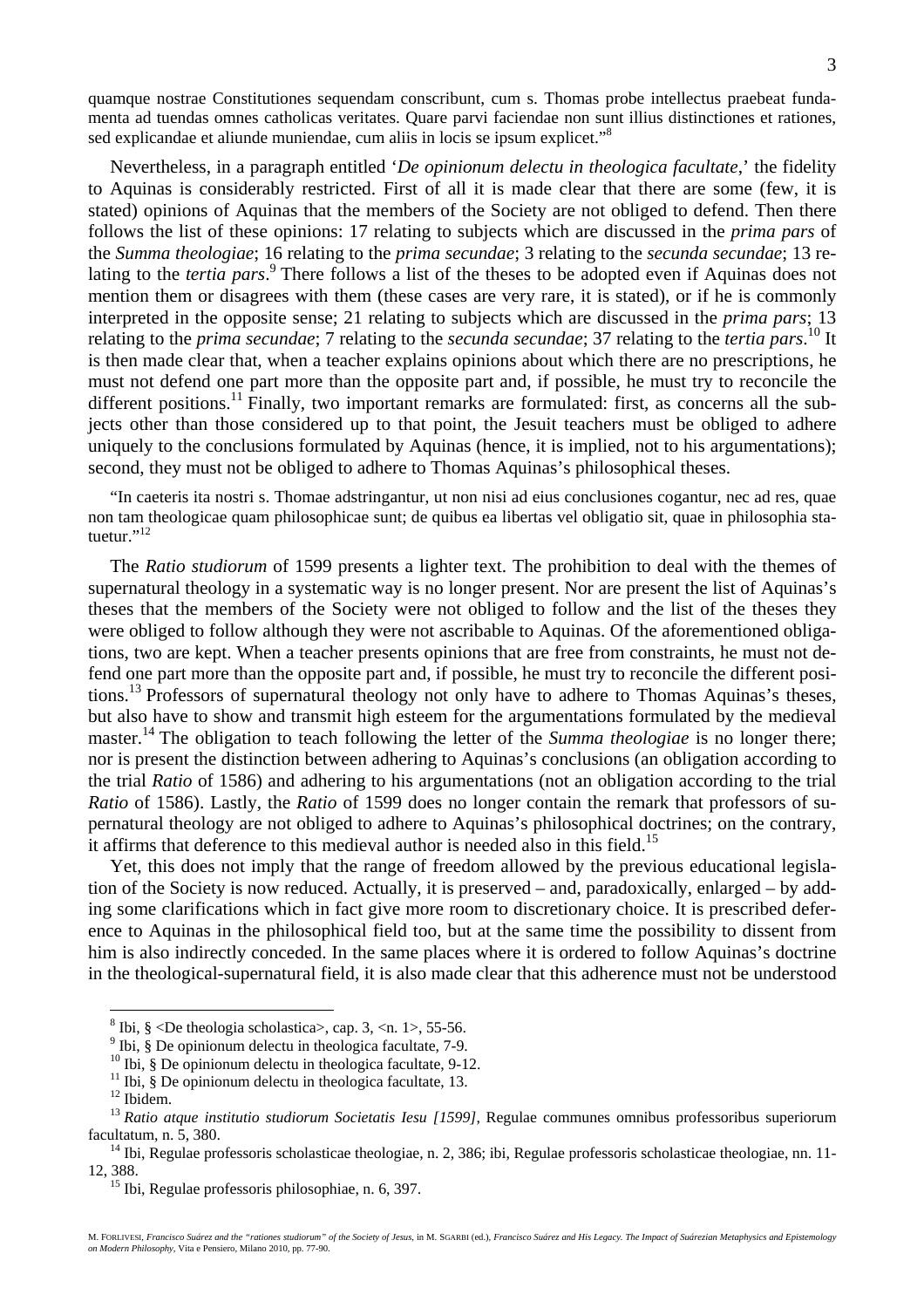as absolute. Facing the possibility that Aquinas's position needs to be interpreted, or that questions he does not address need to be addressed, the norms prohibit the formulation of new doctrines "in a temerarious way" while allowing it "on the basis of sound principles."

"Contra vero de sancto Thoma nunquam non loquatur honorifice, libentibus illum animis, quoties oporteat, sequendo; aut reverenter et gravate, si quando minus placeat, deserendo."16

"Sequantur nostri omnino in scholastica theologia doctrinam sancti Thomae, eumque ut doctorem proprium habeant; ponantque in eo omnem operam, ut auditores erga illum quam optime afficiantur. Non sic tamen s. Thomae astricti esse debere intelligantur, ut nulla prorsus in re ab ea recedere liceat; cum illi ipsi, qui se thomistas maxime profitentur, aliquando ab eo recedant; nec arctius nostros sancto Thomae alligari par sit, quam thomistas ipsos."<sup>17</sup>

"Si quando vel ambigua fuerit s. Thomae sententia, vel in iis quaestionibus, quas s. Thomas forte non attigit, doctores catholici inter se non consenserint, licebit quamcumque partem sequi, ut dictum est in regulis communibus regula quinta. In docendo corroborandae primum fidei alendaeque pietatis cura habeatur. Quare in iis quaestionibus, quas s. Thomas ex professo non tractat, nemo quicquam doceat, quod cum Ecclesiae sensu, receptisque traditionibus non bene conveniat, quodque aliquo modo solidae pietatis firmitatem minuat. Quo pertinet, ut nec receptas iam, quamvis congruentes tantum rationes, quibus fidei res probari solent, refellant; nec temere novas excogitent, nisi ex constantibus solidisque principiis."<sup>18</sup>

In conclusion, since the General Congregation of 1593 the Society of Jesus dropped the project of codifying the permitted and the forbidden theses, despite the fact that the *Ratio* of 1599 obliged the Jesuit professors of philosophy and supernatural theology to convey the impression that they highly regarded Aquinas, the question concerning which theses they should or could actually support remained substantially undefined.

Now, let us come to Suárez. First of all, we may observe that the Spanish Jesuit frequently tries to reconcile the different authors. Instead of merely blaming Suárez's 'eclecticism', the Neothomists who opposed Suárez should have reflected on the fact that this feature precisely expresses the prescriptions of the educational legislation of the Society.

As concerns the relationship of our Jesuit with Thomas Aquinas, and more precisely his deference towards the medieval author, we may observe that this appears to be in perfect agreement not only with the prescriptions seen above, but even with the 'spirit' of these texts and with some particular parts of them. We may first observe, for example, that when Suárez faces the texts and doctrines of other authors, he frequently uses expressions such as '*admittit*', '*affert*', '*insinuat*', '*sentit*', '*supponit*', '*mihi placet*' and '*mihi displicet*'. And when he refers to Aquinas, he employs all these expressions except '*mihi placet*' and '*mihi displicet*'. Very seldom there are places in the texts where Suárez declares himself in disagreement with Aquinas, and even then the position of the medieval master is never rejected as simply false. Our Jesuit thus shows his deference to the medieval author in any case. Still, the typical lexicon of interpretation and mediation appears in these cases much more frequently than when he reports the thought of authors different from Aquinas. In some cases, Suárez observes that Aquinas does not explicitly declare (*non declarat*) some position his interpreters ascribe to him. In other cases, he writes that a certain thesis *videtur esse sententia d. Thomae*, although he then opposes that interpretation. Again, in other cases he affirms that the texts are problematic: "loca autem illa d. Thomae obscura sane sunt", he writes in his *De anima*; and in his *De Deo uno et trino* he writes that "ibi etiam de testimoniis d. Thomae aliquid dicemus: est enim difficile in hac materia intelligere mentem eius."<sup>19</sup>

Besides, we may observe that Suárez, in his works, seems to follow the double catalogue of theses contained in the trial *Ratio* of 1586 we have mentioned above. He does not defend the theses of Aquinas that the trial *Ratio* of 1586 does not oblige to defend, and adheres to those theses, even

<sup>&</sup>lt;sup>16</sup> Ibidem.

<sup>&</sup>lt;sup>17</sup> Ibi, Regulae professoris scholasticae theologiae, n. 2, 386. <sup>18</sup> Ibi, Regulae professoris scholasticae theologiae, nn. 4-5, 386.

<sup>19</sup> Respectively: Suárez, *De anima*, disp. 5, q. 5, n. 29 [lib. 3, cap. 5, n. 22]; Suárez, *De Deo uno et trino*, tract. 1, lib. 2, cap. 11, n. 11.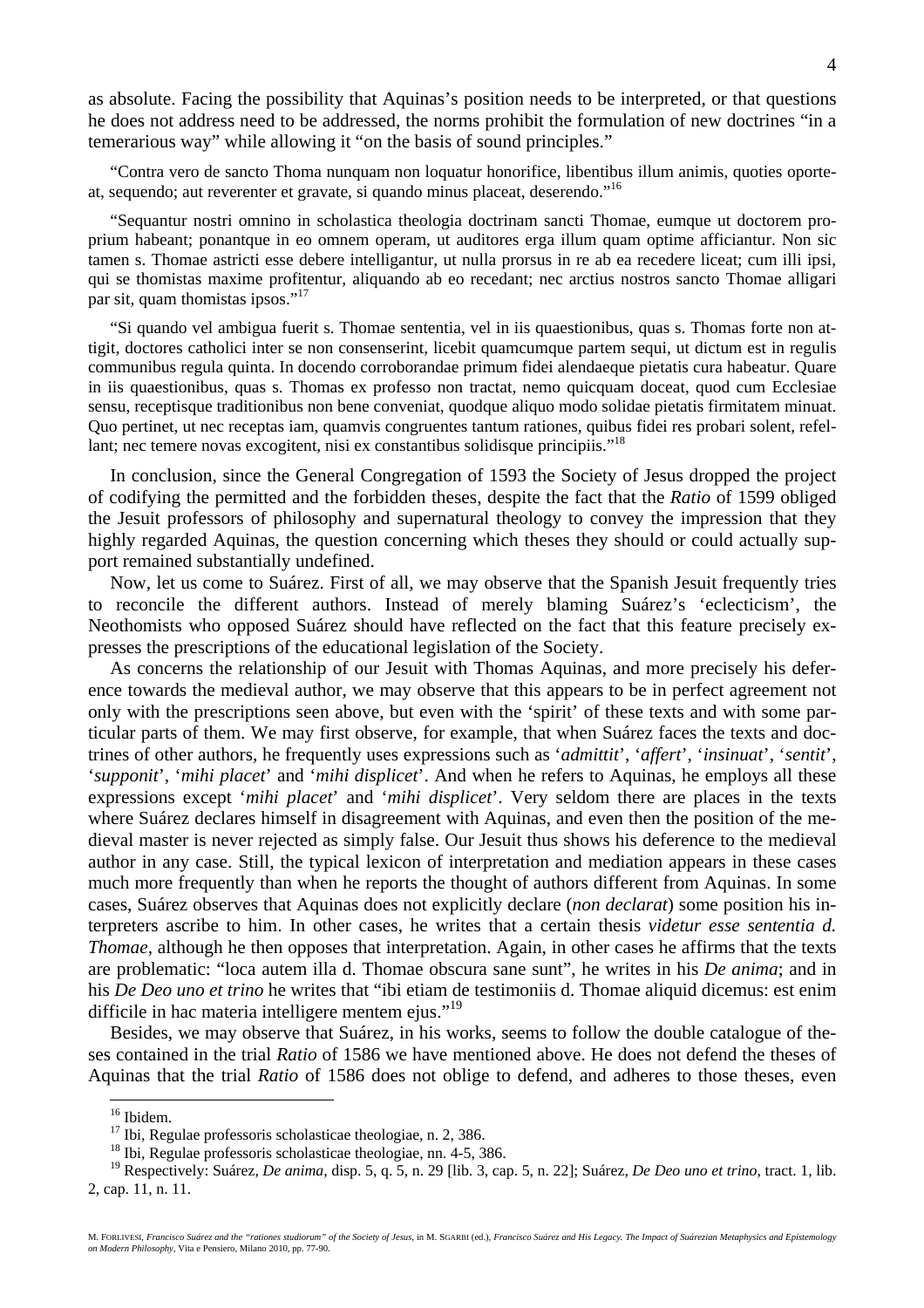when contrary to Aquinas's theses, that the *Ratio* obliges to adopt. This is surprising, in a way, because since 1593 the Society stops codifying these theses on a normative level. We should consider, however, that the theses had been classified owing to the requests made by some important Jesuit academics and reflected at least one of the cultural orientations followed by the Society.

Just as regards Thomas Aquinas, so as regards Aristotle too, the *Constitutiones* of the Society contained a precise, short and apparently clear directive: "In Logica, et Philosophia Naturali, et morali, et Metaphysica, doctrinam Aristotelis sequenda est [...]."<sup>20</sup> This directive was to be developed in a variety of ways in the later legislation. The *De artium liberalium studiis* (drawn up between 1565 and 1570 and sent to the provinces since 1571) softens the obligation to hold to Aristotle, but warns to take into consideration the canon of the eighth session of the Fifth Lateran Council (that is the bull *Apostolici Regiminis* of December 19<sup>th</sup>, 1513).<sup>21</sup> The trial *Ratio* of 1586 urges to follow and examine Aristotle's text itself instead of developing questions.22 Nevertheless, the *Ratio* of 1591-1592 (a text promulgated by the General Curia of the Society as compelling, but sent to the provinces in order to be experimented during three years) already provides more articulated directives, in which the obligation of the *expositio textus* is preserved and meanwhile the *quaestionum pertractatio* is allowed and regulated too.<sup>23</sup>

In particular, this text (which is followed, with style changes, by the *Ratio* of 1599) determines with precision the way in which the Jesuit professors of philosophy had to explain Aristotle's writings: fixing mnemonically the Aristotelian text in the synthetic form of a sentence; distinguishing between thesis and argument; performing a textual analysis of the passage, possibly making use of the Greek original; comparing the various interpretations.

"Strenue conetur philosophiae professor aristotelicum textum bene interpretari […]. Itaque tam ipse quam discipuli, Aristotelis librum ferant in scholam […]. Tum memoriter praesentis textus sententiam colligat; distinguat etiam sedulo id, quod ab auctore probatur, ab argumento quo probatur, ne unum pro altero sumptum, totum confundat ordinem. Quodlibet etiam illius argumentum in syllogismi redigat formam, ut eius usum auditores in Aristotele observent et imitentur. Quin etiam si textus sit paulo perplexior, descendat ad aliquam verborum constructionem; graviter tamen, ut iuvenes Aristotelis phrasibus consuescant; et una aliqua fere interpretatione, quae optima videatur, contentus, alias non congerat. Cum incidit in textus aliquos admodum celebres, et in disputationibus saepe iactari solitos, variis etiam usibus accommodos, eos accurate perpendat, atque explanet, non omnibus quidem, sed illustrioribus aliquot interpretationibus inter se collatis, ut quae quibus anteferenda sit, innotescat ex antecedentibus et consequentibus, vel ex vi graeci sermonis, vel ex aliorum locorum observatione, vel ex insigniorum interpretum auctoritate vel ex rationum momentis."<sup>24</sup>

The *Ratio* of 1599 readopts both the obligation to conform to Aristotle and the admonishment not to follow him when university authors and orthodoxy prevented from following him.<sup>25</sup> Further, it readopts the directions provided in order to balance and to bring together textual analysis and treatment of the theoretical problematic aspects involved by the text itself.<sup>26</sup>

Also the way in which Suárez relates to Aristotle seems to accord totally with the prescriptions laid down in the educational legislation of the Society. In some cases, Suárez mentions the Stagirite in reference to simple propositions. When Suárez mentions Aristotle in this way, the writings of the

<sup>&</sup>lt;sup>20</sup> *Constitutiones Societatis Iesu*, pars. 4, cap. 14, n. 3, 151.<br><sup>21</sup> *De artium liberalium studiis*, <n. 4>, 255: "In logica et philosophia naturali et morali et metaphysica doctrinam Aristotelis profiteri oportebit; et meminerit praeceptores canonis concilii lateranensis, octava sessione hac de re; sic enim Constitutio nostra intelligitur".<br><sup>22</sup> Ratio atque institutio studiorum per sex patres [...] conscripta, De studio philosophiae, n. 5, 98-99.<br><sup>23</sup> Ratio atque institutio studiorum S. I. 1591. Pars prior: Ordo et praxi

phiae, 279-284. 24 Ibi, Regulae professoris philosophiae, n. 5, 280-281.

<sup>25</sup> *Ratio atque institutio studiorum Societatis Iesu [1599]*, Regulae professoris philosophiae, n. 2, 397: "In rebus alicuius momenti ab Aristotele non recedat nisi quid incidat a doctrina, quam academiae ubique probant, alienum; multo magis, si orthodoxae fidei repugnet; adversus quam, si quae sunt illius aliusve philosophi argumenta, strenue refellere studeat iuxta Lateranense Concilium". 26 Ibi, Regulae professoris philosophiae, 397-401.

M. FORLIVESI, *Francisco Suárez and the "rationes studiorum" of the Society of Jesus*, in M. SGARBI (ed.), *Francisco Suárez and His Legacy. The Impact of Suárezian Metaphysics and Epistemology on Modern Philosophy*, Vita e Pensiero, Milano 2010, pp. 77-90.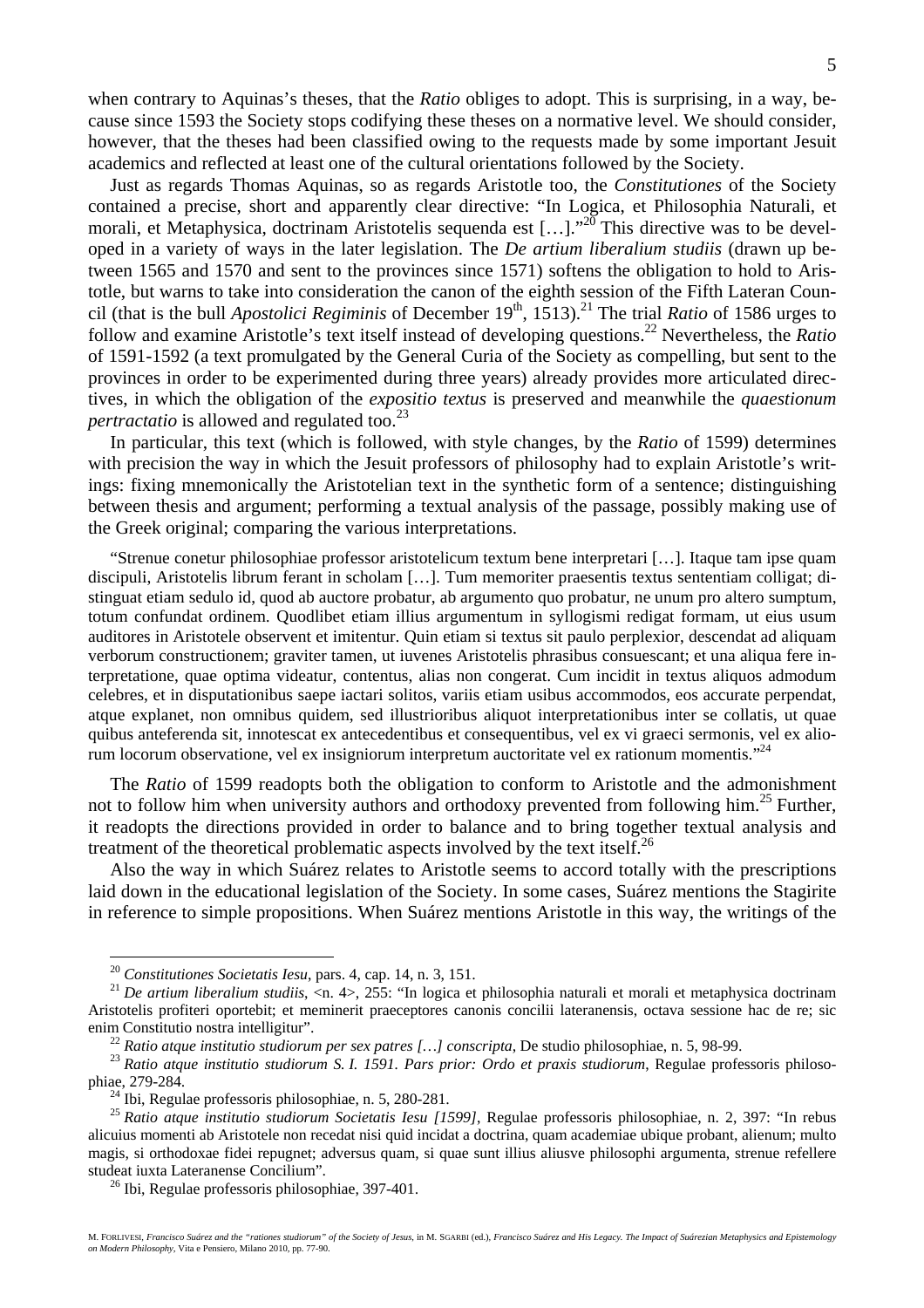ancient author are not seen as texts whose contents are to be investigated and interpreted; rather, they are seen as a collection of fundamental philosophical doctrines. But in other cases Suárez analyses particular passages from Aristotle's works. This mostly happens when the analysed passages are used to maintain theses opposed to the theses he defends. In these cases, our Jesuit discusses the texts adopting the same attitude he adopts towards Aquinas's texts: i.e., he tries to give an interpretation of them which is in favour of himself.

We may also observe that, when Suárez faces Aristotle, he uses an interpretative instrument he does not use when he addresses Aquinas's texts: i.e., a comparison between the different translations and a critical evaluation of their correctness. Let us consider, for example, the answer given by Suárez, in a part of his *De anima* dating from 1572, to a contrary argument based on a passage from the Stagirite.

"Ad Aristotelem respondetur. 1°. Quod alii non sic legunt, sed Philoponus vertit sic: "Sed fieri non potest, ut alia sit eius natura, quam haec – addit Philoponus – quae dicta est", scilicet quod sit immixtus et separatus a corpore. Perionius vertit: "Ex quo efficitur nullam esse eius naturam, nisi eam <qua vim> intelligendi habere dicitur". Simplicius vertit alio modo. Tamen Argyropoulos habet ut citavimus. Et graeca etiam littera, ut aiunt, et consonat sequenti textui, qui ait: "<Is> igitur intellectus, qui anima nuncupatur […] nihil est actu prorsus eorum quae sunt antequam <intelligat> ipse. Et iuxta hoc respondetur, <2º,> quod Aristoteles tantum significat quod intellectus secundum se est pura potentia, quia non habet ex se speciem alicuius intelligibilis; et ideo dicitur pura potentia, non simpliciter, sed in genere intelligibilium. Et ideo inquit quod "nihil est actu eorum quae intelligit". Et infra ait quod intellectiva pars est "locus formarum", non actu, sed potentia. Unde non negat activitatem ipsi potentiae. Idem est sensus d. Thomae."27

As we can see, the way in which Suárez here examines Aristotle's text closely corresponds to the prescriptions that, as I have shown above, were later laid down in the *Ratio* of 1591-1592 (*Cum incidit in textus aliquos admodum celebres, et in disputationibus saepe iactari solitos…*).

## 3. *The educational legislation of the Society and the relationship between philosophy and supernatural theology in the foreword and the introduction to the Disputationes metaphysicae*

The foreword and the introduction to the *Disputationes metaphysicae* as well reflect particular sections of the educational legislation of the Society of Jesus. In the fourth part of the *Constitutiones*, it is said that the *artes vel scientiae naturales* are the object of the intellectual efforts of the members of the Society because – and insofar as – they are at the service of supernatural theology.

"Sic etiam, quoniam Artes vel scientiae naturales ingenia disponunt ad Theologiam, et ad perfectam cognitionem et usum illius inserviunt, et per seipsas ad eundem finem iuvant; qua diligentia par est, et per eruditos Praeceptores, in omnibus syncere honorem et gloriam Dei quaerendo, tractentur."28

The *Declarationes* of the *Constitutiones* specify which are the sciences at issue: logic, physics, metaphysics, ethic and mathematics.29 Moreover, the two texts (the passage from the *Constitutiones* and the relative *declaratio*) are repeated as a unit almost literally both in the directive *De artium liberalium studiis* and in the *Ratio studiorum* of 1599.<sup>30</sup>

Well, Suárez begins the *Prooemium* to the *Disputationes metaphysicae* precisely with a statement of this kind.

"Divina et supernaturalis theologia, quamquam divino lumine principiisque a Deo revelatis nitatur, quia vero humano discursu et ratiocinatione perficitur, veritatibus etiam naturae lumine notis iuvatur, eisque ad suos discursus perficiendos, et divinas veritates illustrandas, tamquam ministris, et quasi instrumentis utitur."

<sup>27</sup> Suárez, *De anima*, disp. 5, q. 4, n. 11 [lib. 3, cap. 4, n. 10]. 28 *Constitutiones Societatis Iesu*, pars. 4, cap. 12, n. 3, 145.

<sup>29</sup> *Declaratio* of *Constitutiones*, pars. 4, cap. 12, n. 3, 146: "Tractabitur Logica, Physica, Metaphysica, Moralis scientia, et etiam Mathematicae, quatenus tamen ad finem nobis propositum conveniunt". 30 *De artium liberalium studiis*, <n. 1>, 254; *Ratio atque institutio studiorum Societatis Iesu [1599]*, Regulae profes-

soris philosophiae, n. 1, 397.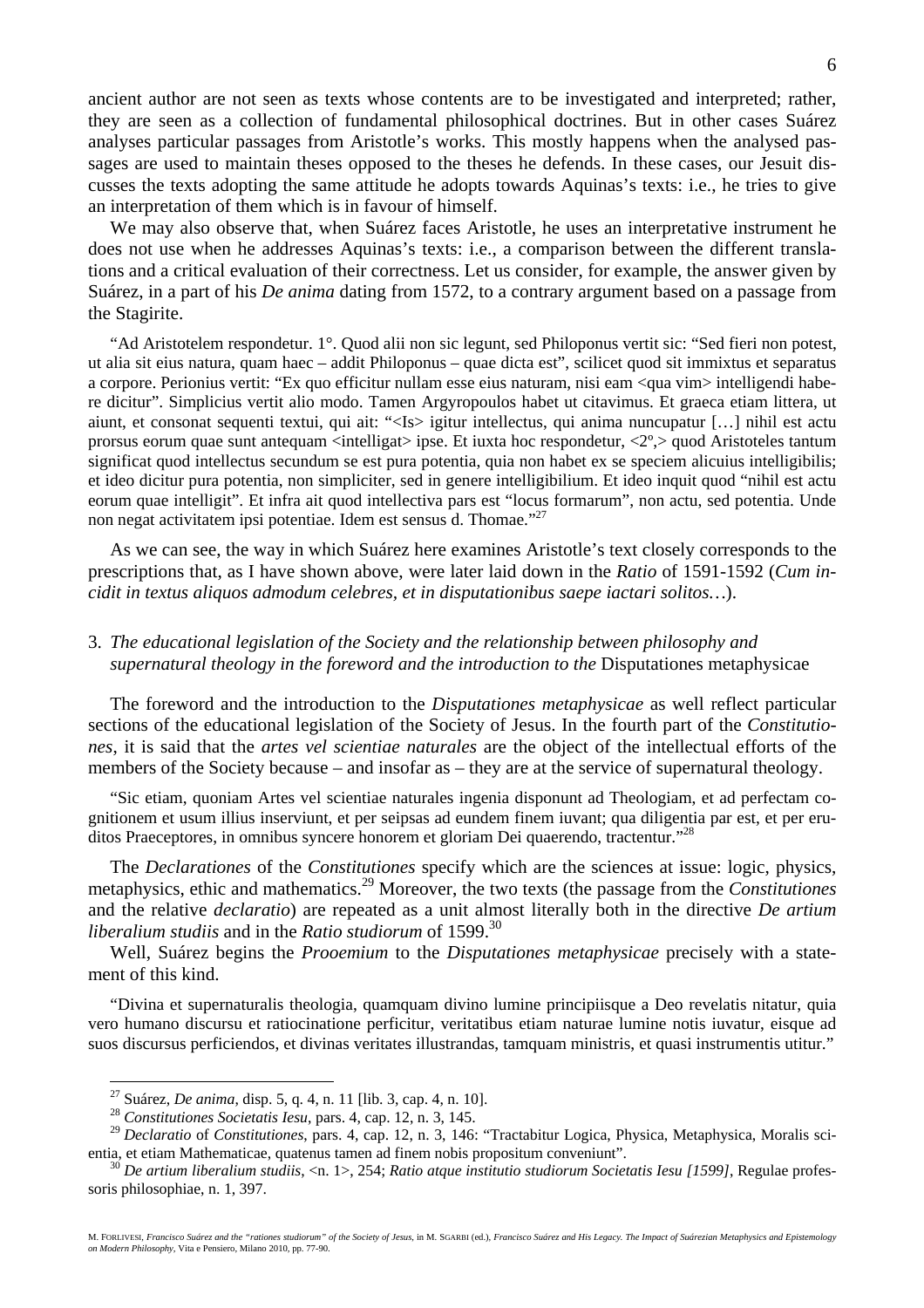M. FORLIVESI, Francisco Suárez and the "rationes studiorum" of the Society of Jesus, in M. SGARBI (ed.), Francisco Suárez and His Legacy. The Impact of Suárezian Metaphysics and Epistemology<br>on Modern Philosophy, Vita e Pe

Also the *Ratio et discursus totius operis ad lectorem* echoes at least one directive contained in the educational legislation of the Society. The trial *Ratio* of 1586 explicitly mentions the duty of each Jesuit teacher to *seligere* the opinions he presents to the students.

"In opinionibus a Societate constitutis non est satis, doctorem referre sententias multas et de suo nihil apponere, sed defendat opinionem praescriptam, vel relinquat quaestionem vel differat donec melius cogitet. Sicut vero boni doctoris est, opiniones seligere tutiores ac magis receptas, ita ad superiorum pertinet vigilantiam curare, ne quid in eo genere peccetur; et si quid peccatum fuerit, emendare."31

Now, in his *Ratio et discursus*, Suárez writes not only that he elaborates his philosophy with the end of serving supernatural theology, but also that this end affects the development of his philosophical thought, so much so that he is guided by it in adopting his philosophical positions.

"Ita vero in hoc opere philosophum ago, ut semper tamen prae oculis habeam, nostram philosophiam debere christianam esse, ac divinae theologiae ministram. Quem mihi scopum praefixi, non solum in quaestionibus pertractandis, sed multo magis in sententiis, seu opinionibus seligendis, in eas propendens, quae pietati ac doctrinae revelatae subservire magis viderentur."

Strictly speaking, we should note that the professors to which the disposition of 1586 applies are not the professors of metaphysics but of supernatural theology. Moreover, the *seligere* discussed here concerns the opinions "tutiores ac magis receptas" in theology, not those that "doctrinae revelatae subservire magis viderentur." Nevertheless, there is a clear resemblance between the passage by Suárez examined here and the aforementioned passage from the *Ratio* of 1586.

#### 4. *The educational legislation of the Society and the structure of Suárez's works*

There are precise correspondences connecting the educational legislation of the Society of Jesus and its development with the very structure of Suárez's works.

As was said above, both the *De sacrae theologiae studiis* of 1565-72 and the trial *Ratio* of 1586 prescribed that professors of theology while teaching were to explain the individual articles of Aquinas's *Summa* and that in doing so they were to follow the order of this work. By contrast, the *Ratio* of 1599 implicitly allows that professors of theology explain the various subjects through relatively autonomous treatments.

Now, the theological works published by Suárez up to 1595 consist of *disputationes* and *sectiones* intermingled with commentaries on individual articles of the *Summa theologiae*: this is the case of the first three tomes of the *Commentaria ac disputationes in tertiam partem divi Thomae* (*De Verbo incarnato*, *Mysteria vitae Christi*, *De sacramentis*). The theological works published from 1599 to 1603 are only composed of *disputationes* and *sectiones*: this is the case of the *Varia opuscula theologica*, of *De poenitentia* and *De censuris*. 32 The works published from 1606 to Suárez's death consist of books and chapters: this is the case of *De Deo uno et trino*, of the first two tomes of *De virtute et statu religionis*, of *De legibus* and *Defensio fidei catholicae*. Among the works which were published posthumously, all those that Suárez was able to revise before his death are structured into books and chapters or at least into *disputationes* and *sectiones*.

Furthermore, the educational legislation of the Society drastically restricted the possibility to treat subjects of a philosophical nature in a theological-supernatural context. The following prescription relative to the second year of theological studies is already contained in the *De sacrae theologiae studiis*: "De quaestionibus de anima nihil dicimus, quoniam in philosophiae studiis hanc

<sup>31</sup> *Ratio atque institutio studiorum per sex patres […] conscripta*, § <De theologia scholastica>, cap. 7: *De opinionum delectu, censura, retractatione,* <n. 1>, 77.<br><sup>32</sup> One may observe that the *Disputationes metaphysicae*, although published in 1597, are only composed of *disputa*-

*tiones* and *sectiones*. It should be noted, however, that they are not a work of supernatural theology, hence the aforementioned prescriptions of the trial *Ratio* of 1586 cannot be – at least directly – applied to this work.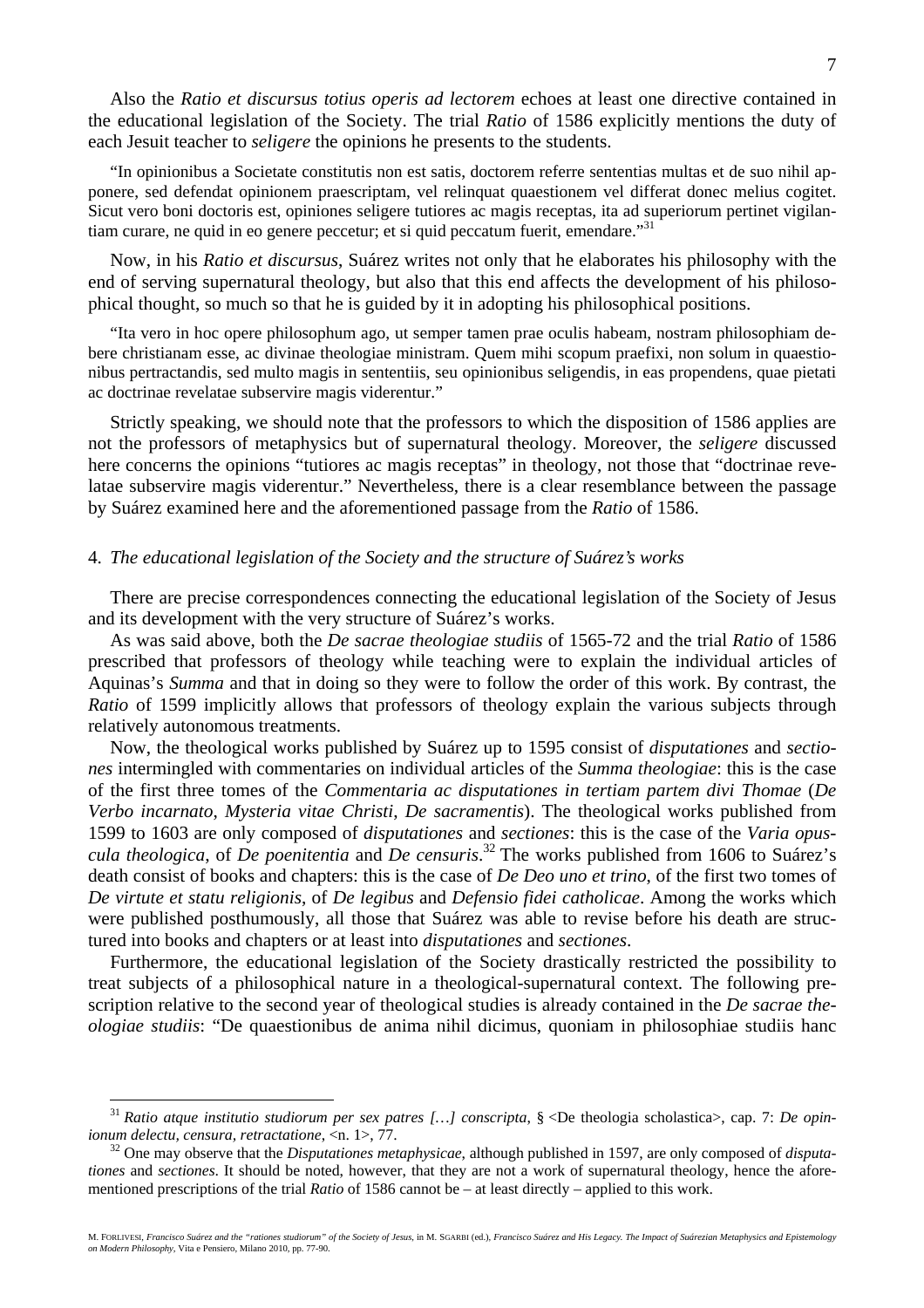materiam exacte auditam esse ante theologica studia oportet."<sup>33</sup> Precise and restrictive norms regarding this point appear both in the trial *Ratio* of 1586 and in the version of 1599.

"Quae propria sunt logicorum, physicorum, metaphysicorum, supponantur ut alibi tractata; et si quid ex iis necessarium proprio subiecto theologiae fuerit, potius recitetur quam disputetur."34

"Ut autem facilius in theologia scholastica huiusmodi progressus faciant, par est, ut a quibusdam rerum generibus abstineant, quoad eius fieri poterit. Sunt autem in primis haec quatuor: […]. In tertio genere sunt philosophicae res; quas haud quaquam ex instituto tractent, nec tam disputent, quam vel ab aliis vel a se explicatas promant."<sup>35</sup>

Further, both the trial *Ratio* of 1586 and the version of 1599 contain a list of topics that the professors of theology in Jesuit colleges either were not allowed to treat or were obliged to treat at a certain moment of the course and in no other. With regard to some of these topics, it is explicitly affirmed that their treatment is exclusively assigned to *philosophia*. In other cases, it is prescribed that the teacher must limit himself to a mere exposition of the theme. For example, the point that in the aforementioned catalogue is listed as *Ex prima parte s. Thomae*, q. 27, a. 1 reads as follows: "De verbo mentis nihil aliud tractetur quam, an producatur ab intellectu nostro ut terminus actionis, et quomodo ab ea distinguatur."36

Actually, in Suárez's works about supernatural theology there are various places where he declares that he is unwilling to address problems of a philosophical nature in that place. See, for example, what he writes regarding the theological virtue of faith when, addressing the question of the nature of the causality performed by the will on the intellect in producing the act of faith, he evades the possibility to address the subject by writing: "Sed haec quaestio physica est (a quibus quaestionibus abstinere soleo)."37 With regard to the theme of the nature of the human *verbum mentis*, we may observe that Suárez's *De Deo uno et trino* – in which this theme plays an important role on various occasions – certainly contains partial treatments of this doctrine, recapitulations of it, expositions of this or that aspect of it, deeper analyses of some particular aspect, but no systematic exposition of the subject and no exhaustive justification of Suárez's theses on the matter.

Symmetrically, in some sections of the *Ratio* of 1591-1592 (which were actually resumed and summarized in the *Ratio* of 1599) it is laid down that professors of philosophy have to deal with some fundamental themes of rational theology just concisely. For example, let us consider the following passage:

"In metaphysicis prooemium ac quinti, septimi, duodecimi librorum textus magna ex parte diligenter explicetur. In caeteris libris seligantur ex unoquoque quidam praecipui textus, tanquam fundamentata quaestionum, quae ad metaphysicum pertinent. Quaestiones de Deo et Intelligentiis, quae aut omnino, aut magnopere pendent ex veritatibus revelatis, praetereantur; si quis tamen velit de supposito et natura et concursu etiam Dei cum secundis causis aliquid attingere, non tam disputando, quam rem declarando brevissimeque probando, in gratia externorum, quorum plerique theologiam audituri non sunt, liberum permittitur."38

If the scholars of Suárez's thought focused more attentively on this norm laid down in the *Ratio* of 1591-1592, and considered the entire work of this thinker, they would not so easily make the mistake of thinking that the *Disputationes metaphysicae* contain the entire metaphysics elaborated by the Jesuit thinker.

<sup>&</sup>lt;sup>33</sup> De sacrae theologiae studiis, <n. 4>, 267.<br><sup>34</sup> Ratio atque institutio studiorum per sex patres [...] conscripta, § <De theologia scholastica>, cap. 2, n. 6, 54.<br><sup>35</sup> Ratio atque institutio studiorum Societatis Iesu

<sup>388. 36</sup> *Ratio atque institutio studiorum per sex patres […] conscripta*, § <De theologia scholastica>, cap. 4: *Catalogus quaestionum quae a theologo tractandae non sunt vel si tractantur, non tractandae, nisi certo quodam loco nec in alio repetendae*, 61; *Ratio atque institutio studiorum Societatis Iesu [1599]*, § Regulae professoris scholasticae theologiae, 390. 37 Suarez, *De Deo uno et trino*, *Opus de triplici virtute theologica fide, spe, et charitate*, tract. 1, disp. 6, sect. 10, n.

<sup>4. 38</sup> *Ratio atque institutio studiorum S. I. 1591. Pars prior*, Regulae professoris philosophiae, n. 4, 280.

M. FORLIVESI, Francisco Suárez and the "rationes studiorum" of the Society of Jesus, in M. SGARBI (ed.), Francisco Suárez and His Legacy. The Impact of Suárezian Metaphysics and Epistemology<br>on Modern Philosophy, Vita e Pe